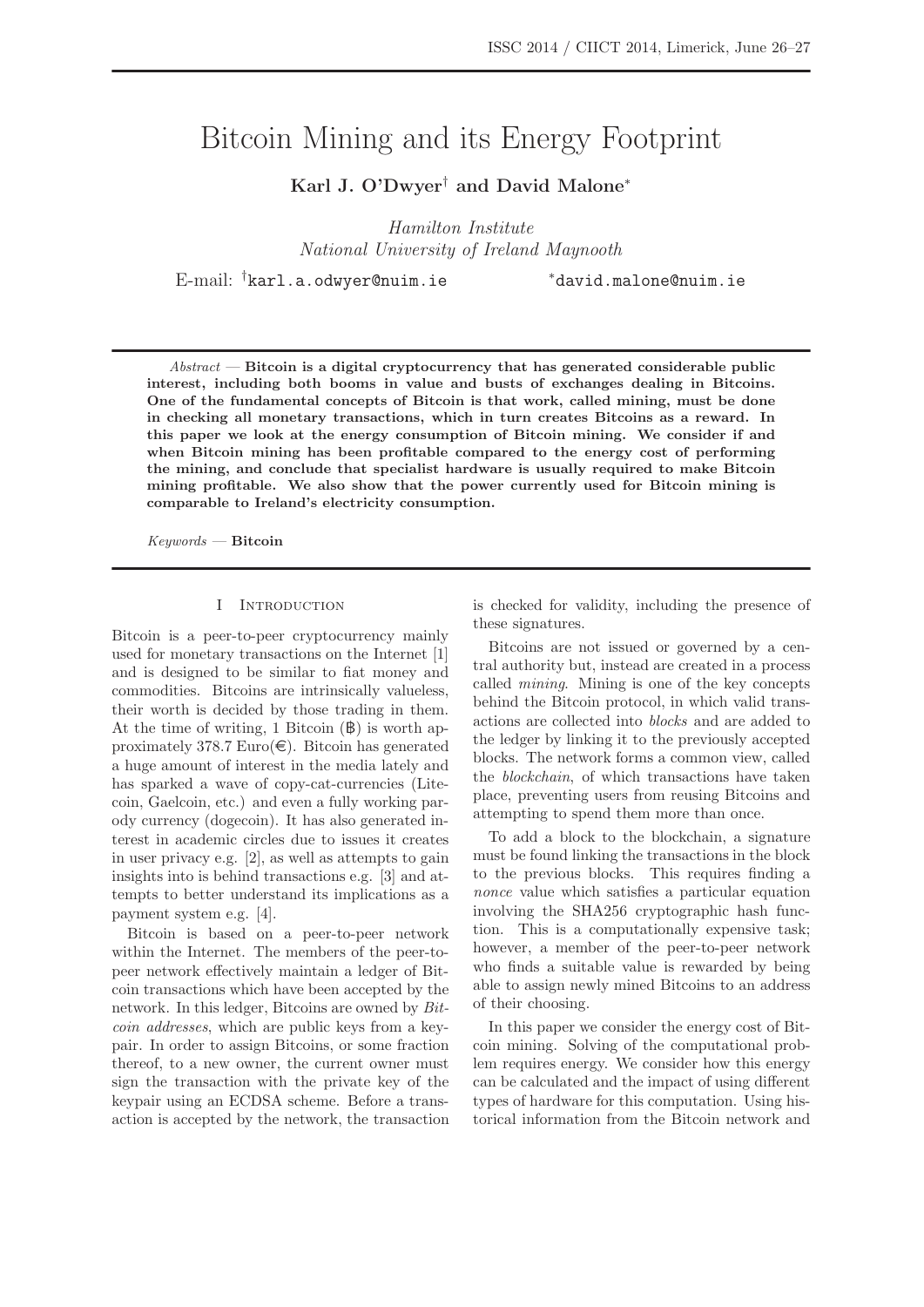Bitcoin exchanges, we compare the monetary cost of the energy to the reward for calculating a Bitcoin block. We also consider the likely power consumption of the whole Bitcoin mining operation, and show that it is comparable to Ireland's average electricity consumption.

# II Bitcoin Mining

As we mentioned, a Bitcoin miner is part of Bitcoin's peer-to-peer network that collects recent transactions and aims to complete a proof of work scheme, based on the ideas of Hashcash[5]. In this scheme, there is a current target value  $T$ , which is periodically recalculated by the network (see Section II.a)). The miner's aim is to find a nonce value so that

$$
H(B.N) < T \tag{1}
$$

where  $B$  is the string representing the recent transactions,  $N$  is the nonce value,  $\therefore$  is the concatenation operator and  $H$  is the Bitcoin hash function, in this case

$$
H(S) := \text{SHA256}(\text{SHA256}(S)).
$$

The proof of work can be achieved by choosing values for N randomly or systematically until eq.1 is satisfied. When an  $N$  is found, the resulting block can be sent to the Bitcoin network and added to the Bitcoin blockchain. Finding a block results in a reward of extra Bitcoins for the block's finder. Thus, the process of finding a suitable  $N$  value is referred to as Bitcoin mining.

## II.a) Difficulty

The rate at which Bitcoins can be discovered can be controlled by the Bitcoin Network's choice of the value of the target,  $T$ , in eq.1. However, the target depends on the current number and speed of miners in the Bitcoin network, and is normally quoted in terms of the *difficulty*, D. The relationship between the difficulty and the target  $T$  is

$$
D=\frac{T_{\max}}{T}
$$

where the largest possible value of the target  $T_{\text{max}}$ is  $(2^{16} - 1)2^{208} \approx 2^{224}$ .

The hash function  $H$  for Bitcoin has been chosen so that it behaves approximately as a uniformly random value between 0 and  $2^{256} - 1$ . Thus, for any given nonce value, the probability of it satisfying eq.1 is

$$
p = \frac{T}{2^{256}} = \frac{T_{\text{max}}}{D2^{256}} \approx \frac{1}{D2^{32}}.
$$

Each nonce value tested should behave like an independent trial, so the number of trials until a



Fig. 1: The change of the difficulty to generate a Bitcoin over time, based on aggregated statistics [6].

block is successfully completed will be geometrically distributed, therefore the the expected number of hashes to find a block is  $D2^{32}$ . If we have a system calculating hashes at a rate  $R$ , the expected time to find a block is

$$
\mathbb{E}[t] = \frac{1}{p} \approx \frac{D2^{32}}{R}.
$$
 (2)

For example, if you can calculate a Bitcoin hash 1 million times a second, and the difficulty is 4, 250, 217, 920<sup>1</sup>, then  $\mathbb{E}[t] \approx 1.8 \times 10^{13}$  s.

# II.b) Change in Difficulty

The difficulty, D, is recalculated every 2016 blocks, with the aim of keeping the average time to discover a new block near 10 minutes. At this ideal speed, 2016 blocks will be discovered every two weeks. To calculate the new difficulty, the length of time that it took to calculate the the last 2016 blocks is used to estimate the hash rate of the entire Bitcoin network. The new difficulty is selected so that if the same average hash rate is maintained, it will take two weeks to calculate the next 2016 blocks. If the resulting difficulty is more than four times harder (or four times easier) than the current difficulty, then the result is capped to four times harder (or easier). Restrictions on the range of acceptable difficulties/targets are also applied. The historical values of difficulty to date are shown in Figure 1. The increasing trend in difficulty has been caused by an increase in the resources dedicated to calculating hashes in the Bitcoin network.

# II.c) Change in Reward

There are two sources of reward for calculating a new block. First, the block is formed from Bitcoin transactions, and a transaction may choose to include a transaction fee, to be paid to whoever finds a block containing this transaction. Sec-

<sup>1</sup>Current as of mid March 2014.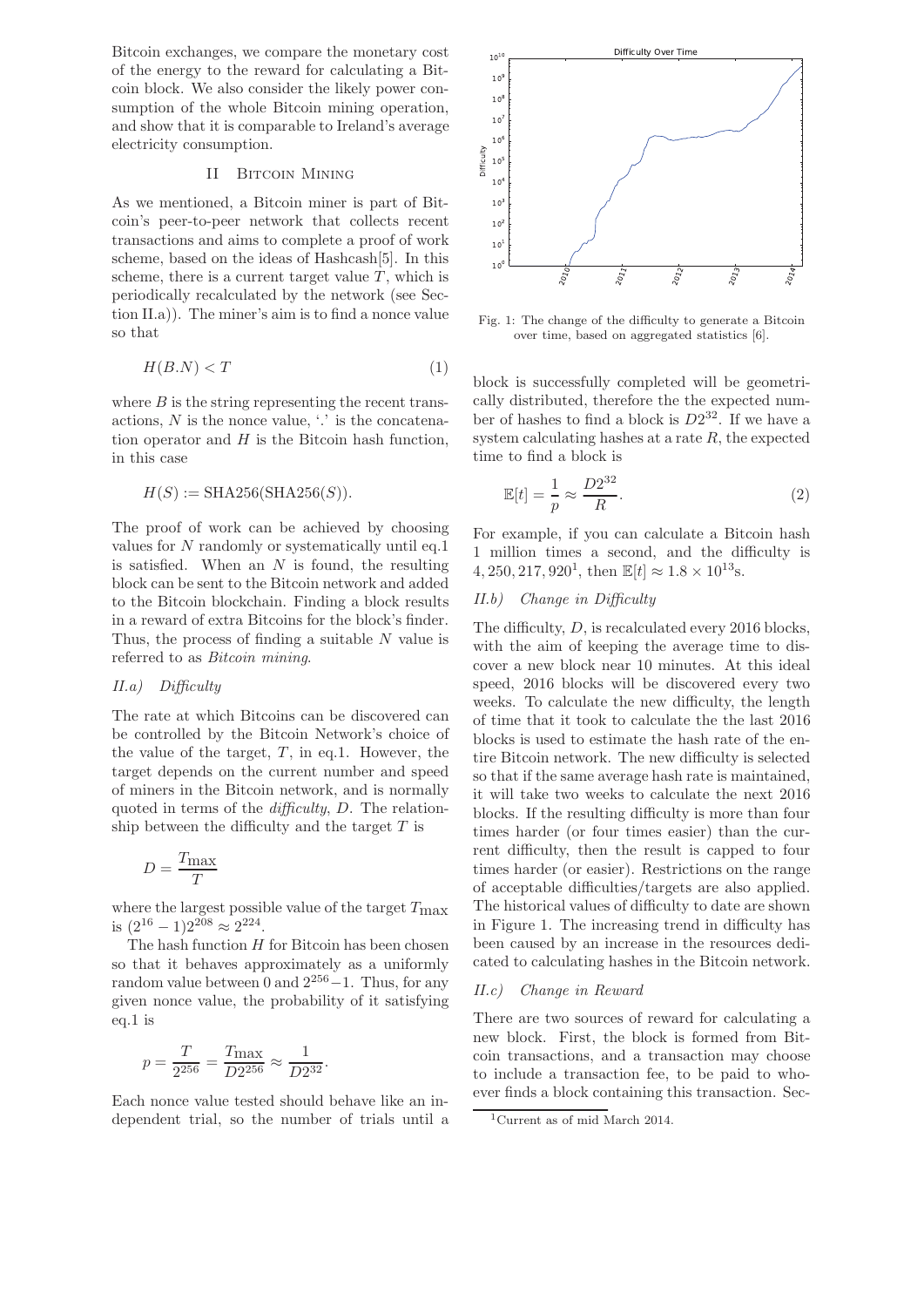

Fig. 2: The average transaction fee per block per day. Data derived from http://blockchain.info/charts.

ond, a standard reward is provided depending on how many blocks have been successfully calculated. This reward started at B50 per block and is halved every 210,000 blocks. As of mid-March 2014, the reward is  $\frac{1}{2}$ 25. The reward will eventually reach B0; after such time it is imagined that the network of miners will continue mining but will do so in order to gain processing fees. This means that there is a limit on the number of Bitcoins which will be mined, but each Bitcoin is divisible up to 8 decimal places.

The mean value of the transaction fee over a day is plotted for a range of days in Figure 2. As we can see the current standard reward, B25, is considerably larger than the current or historical average transaction fees. This may change in the future, as the standard reward continues to halve.

#### III Hardware Arms Race

The major limiting factors in Bitcoin mining are the hash rate of hardware and the cost of running this hardware. The hash rate,  $R$ , is typically measured in millions of hashes per second or Megahashes (Mhash/s). This is combined with the power usage, P, of the hardware to get the energy efficiency of the hardware  $\mathcal{E} = R/P$  (Mhash/J) which serves as a helpful statistic to compare hardware. Statistics are shown for a selection of hardware in Table 1.

Initially mining took place on normal<sup>2</sup> computers. As Bitcoin gained popularity, there was something akin to an arms race as miners attempted to increase their hash rate. Graphics Processing Units (GPUs) which can perform many parallel calculations are well-adapted to Bitcoin mining. Standard programming interfaces, such as OpenCL or CUDA, made GPUs popular among



Fig. 3: The exchange rate between Bitcoin and Dollars, based on aggregate statistics [6].

Bitcoin miners. Their higher hash rate compared with their lower energy footprint made them better suited to mining than normal CPUs.

As the use of GPUs became more widespread, people were forced to look for alternatives to keep ahead of the crowd. Field Programmable Gate Arrays (FPGA) came into vogue for a brief period before Application Specific Integrated Circuits (ASIC) came onto the scene. ASICS can perform the Bitcoin hash at higher rates but with a much smaller energy requirement. The evolution of hardware for Bitcoin mining is described in detail in [7].

# IV Energy Cost/Reward Trade Off

Bitcoin is similar to other currencies, in that the exchange rate between Bitcoin and other currencies fluctuates over time. This in turn impacts on the viability of Bitcoin mining: if the value of a Bitcoin is less than the cost of the energy required to generated it then there is a disincentive to continue mining. The exchange rate to US dollars is shown in Figure 3.

On the other hand, as the number of people mining Bitcoin increases and the difficulty of mining follows suit, so the likelihood of discovering a valid block decreases. To overcome this, more powerful hardware is required to achieve the same success rate. However, since the cost of energy is a limiting factor, newer hardware will have to have a higher hash rate and a lower energy footprint.

Thus, there is a trade off between two time varying factors: first, the energy cost of discovering a block,

$$
C_e = \mathbb{E}[t]PU \approx \frac{D2^{32}PU}{R} = \frac{D2^{32}U}{\mathcal{E}}
$$

where  $U$  is the unit cost for a Joule of energy; second is the cash reward for discovering the block, which is simply the reward for the block, in  $\mathbf{\mathbb{B}}$ ,

<sup>2</sup>Where 'normal' is defined as a general purpose computer, such as an IBM PC type architecture with an x86 CPU.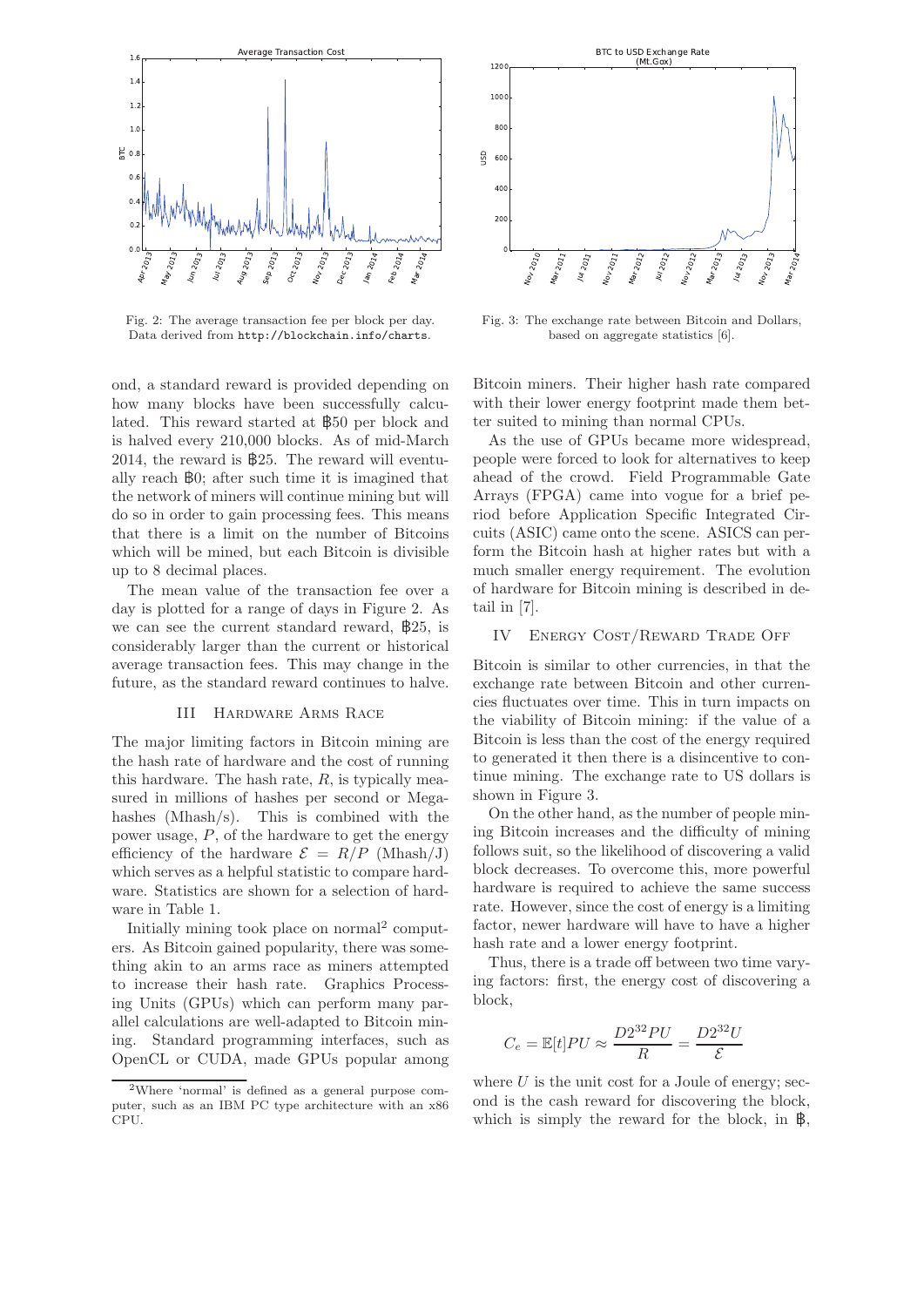| Name                          | Type        | Hash Rate       | Power Use | <b>Energy Efficiency</b>  | Cost                      | Reference |
|-------------------------------|-------------|-----------------|-----------|---------------------------|---------------------------|-----------|
|                               |             | (Mhash/s)<br>R. | W         | (Mhash/J)<br>${\cal E}$ ( | $\left( \text{\$}\right)$ |           |
| Core i7 950                   | CPU         | 18.9            | 150       | 0.126                     | 350                       | [8, 9]    |
| Atom N450                     | <b>CPU</b>  | 1.6             | 6.5       | 0.31                      | 169                       | [10, 9]   |
| Sony Playstation 3            | CELL        | 21.0            | 60        | 0.35                      | 296                       | [11, 9]   |
| ATI 4850                      | GPU         | 101.0           | 110       | 0.918                     | 45                        | [12, 9]   |
| ATI 5770                      | GPU         | 214.5           | 108       | 1.95                      | 80                        | [13, 9]   |
| Digilent Nexys 2 500K         | <b>FPGA</b> | 5.0             | 5         |                           | 189                       | [14, 9]   |
| Monarch BPU $600\ C$          | ASIC        | 600000.0        | 350       | 1714                      | 2196                      | [15, 9]   |
| <b>Block Erupter Sapphire</b> | ASIC        | 333.0           | 2.55      | 130                       | 34.99                     | [16, 9]   |

Table 1: Examples of Bitcoin-mining devices.



Fig. 4: The Cost of Generating a Bitcoin and the value of the resulting reward.

times the current exchange rate for a Bitcoin. Alternatively, we may normalise this per Bitcoin. Figure 4 shows the energy cost and the value for generating a Bitcoin for various hardware from Table 1. We use a dashed line for hardware before its release.

To allow easy comparison with the Bitcoin exchange rate, we use a cost of 0.10 US dollars per kWh. This is the lowest cost of electricity in Eurostat's 2013 statistics[17]; for Industrial rates in Finland. As typical consumer prices are twice this or more, this should provide a lower bound for the energy cost of mining Bitcoins in Europe. When calculating the value of each block, we have used the standard reward and not included transaction fees, as we have seen that the transaction fees are uncertain and currently a small fraction of the total reward.

For the period for which exchange rate data is available, we see that it has never been profitable to use a generic Core i7 CPU, and it appears that it may only have been briefly been profitable to use a Playstation 3. Using FPGAs or GPUs appears to have been close to profitable until mid-2013, when the increase in difficulty outpaced the increase in Bitcoin value. The yet-to-be-available ASIC hardware could be profitable, though the gap is closing.

## V Network Power Usage

As we know that the Bitcoin network aims for an aggregate block discovery rate of one every 10 minutes, we can use eq.2 to estimate the hash rate of the entire network if we know the difficulty:

$$
R_{\text{net}} \approx \frac{D2^{32}}{600s}.
$$

Combining this with the efficiency  $\mathcal E$  for different hardware, we can estimate the network's power usage as  $P_{\text{net}} = R_{\text{net}} / \mathcal{E}$ . For commodity hardware (CPUs/GPUs), efficiency values above 2 Mhash/J are unlikely[9]. For FPGAs, values around ten times this are possible. For ASICs values of 100– 1000 times are possible.

Figure 5 shows conservative estimates for the total power used for Bitcoin mining, assuming that it consists of either efficient commodity hardware  $(\mathcal{E} = 2 \text{ Mhash}/J)$  or efficient specialist hardware  $(\mathcal{E} = 2000 \text{ Mhash}/\text{J})$ . The actual network will be a mix of hardware of types at different levels of efficiency, so we expect that the actual efficiency will be between the two. This suggests that the total power used for Bitcoin mining is around 0.1– 10GW. Average Irish electrical energy demand and production is estimated at around 3GW [18, 19], so it is plausible that the energy used by Bitcoin mining is comparable to Irish national energy consumption.

#### VI CONCLUSION

In this paper, we have described aspects of Bitcoin relevant to Bitcoin mining and its energy consumption. Even though the value of Bitcoin is decided by those who trade in them, it is also related in some way to the value of electricity. We have seen that the cost of Bitcoin mining on commodity hardware now exceeds the value of the rewards. Thus, the competition created in mining for Bitcoin has lead to a situation where in order to be financially viable the hardware has had to become faster and more energy efficient.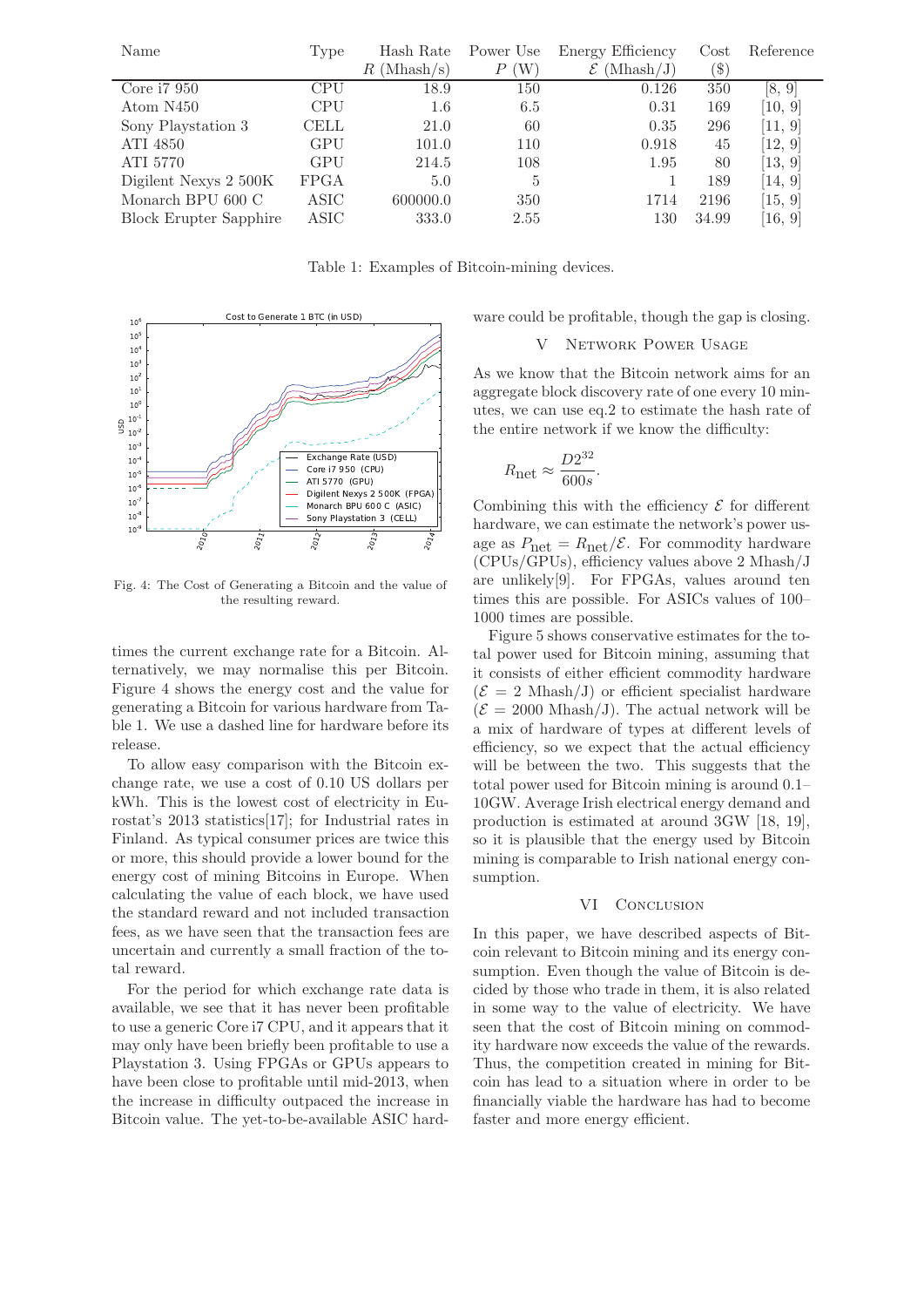

Fig. 5: Estimated Power Consumption of the Bitcoin Mining Network.

In this paper we looked at the energy issues around Bitcoin mining and its profitability. We also estimated under reasonable, reasonable assumptions, that currently the entire Bitcoin mining network is on par with Ireland for electricity consumption.

# **ACKNOWLEDGEMENTS**

This research was supported by HEA PRTLI Cycle 5 TGI.

#### **REFERENCES**

- [1] Satoshi Nakamoto. Bitcoin: A Peerto-Peer Electronic Cash System. http://fastbull.dl.sourceforge.net/ project/bitcoin/Design\%20Paper/ bitcoin.pdf/bitcoin.pdf.
- [2] Elli Androulaki, GhassanO. Karame, Marc Roeschlin, Tobias Scherer, and Srdjan Capkun. Evaluating user privacy in bitcoin. In Ahmad-Reza Sadeghi, editor, Financial Cryptography and Data Security, volume 7859 of Lecture Notes in Computer Science, pages 34– 51. Springer Berlin Heidelberg, 2013.
- [3] Sarah Meiklejohn, Marjori Pomarole, Grant Jordan, Kirill Levchenko, Damon McCoy, Geoffrey M. Voelker, and Stefan Savage. A fistful of bitcoins: Characterizing payments among men with no names. In Proceedings of the 2013 Conference on Internet Measurement Conference, IMC '13, pages 127–140, New York, NY, USA, 2013. ACM.
- [4] Ghassan O. Karame, Elli Androulaki, and Srdjan Capkun. Double-spending fast payments in bitcoin. In Proceedings of the 2012 ACM Conference on Computer and Communications Security, CCS '12, pages 906–917, New York, NY, USA, 2012. ACM.
- [5] Adam Back et al. Hashcash-a denial of service counter-measure. ftp: //sunsite.icm.edu.pl/site/replay.old/ programs/hashcash/hashcash.pdf, 2002.
- [6] Stephen Gornick and Adrian. Bitcoin difficulty adjustments. https://docs. google.com/spreadsheet/ccc?key= 0AiFMBvXvL2dtdEZkR2J4eU5rS3B4ei1iUmJxSWNlQ0E# gid=0, 2014. [Online; accessed 27-March-2014].
- [7] Michael Bedford Taylor. Bitcoin and the age of bespoke silicon. In Proceedings of the 2013 International Conference on Compilers, Architectures and Synthesis for Embedded Systems, page 16. IEEE Press, 2013.
- [8] Amazon. Intel Core i7-950 3.06 GHz 8 MB cache socket LGA1366 processor. http://www.amazon.com/ Intel-i7-950-Socket-LGA1366-Processor/ dp/B002A6G3V2, 2014. [Online; accessed 19- March-2014].
- [9] bitcoin.it. Mining hardware comparison. https://en.bitcoin.it/wiki/Mining\_ hardware\_comparison, 2014. [Online; accessed 19-March-2014].
- [10] Amazon. Intel Atom N450 processor. http://www.amazon.com/ CPU-Central-Processing-1-66GHz-FCBGA559/ dp/B00HKIFV5O/, 2014. [Online; accessed 19-March-2014].
- [11] Amazon. Sony playstation 3. http://www.amazon.com/ Playstation-3-250GB-System-Slim-Redesign/ dp/B00AEX81SG/, 2014. [Online; accessed 19-March-2014].
- [12] Amazon. Sapphire Radeon HD4850. http://www.amazon.com/ Sapphire-Radeon-HD4850-PCI-Express-100245HDMI/ dp/B001XW4BKO, 2014. [Online; accessed 19- March-2014].
- [13] Amazon. ATI Radeon HD 5770. http://www.amazon.com/ ATI-Radeon-DisplayPort-Dual-DVI-7120184001G/ dp/B005EDG750, 2014. [Online; accessed 19- March-2014].
- [14] Amazon. Nexys2 500K Xilinx Spartan-3E FPGA development kit. http://www.amazon.com/ Nexys2-500K-Xilinx-Spartan-3E-Development/ dp/B001D9EN6E/, 2014. [Online; accessed 19-March-2014].